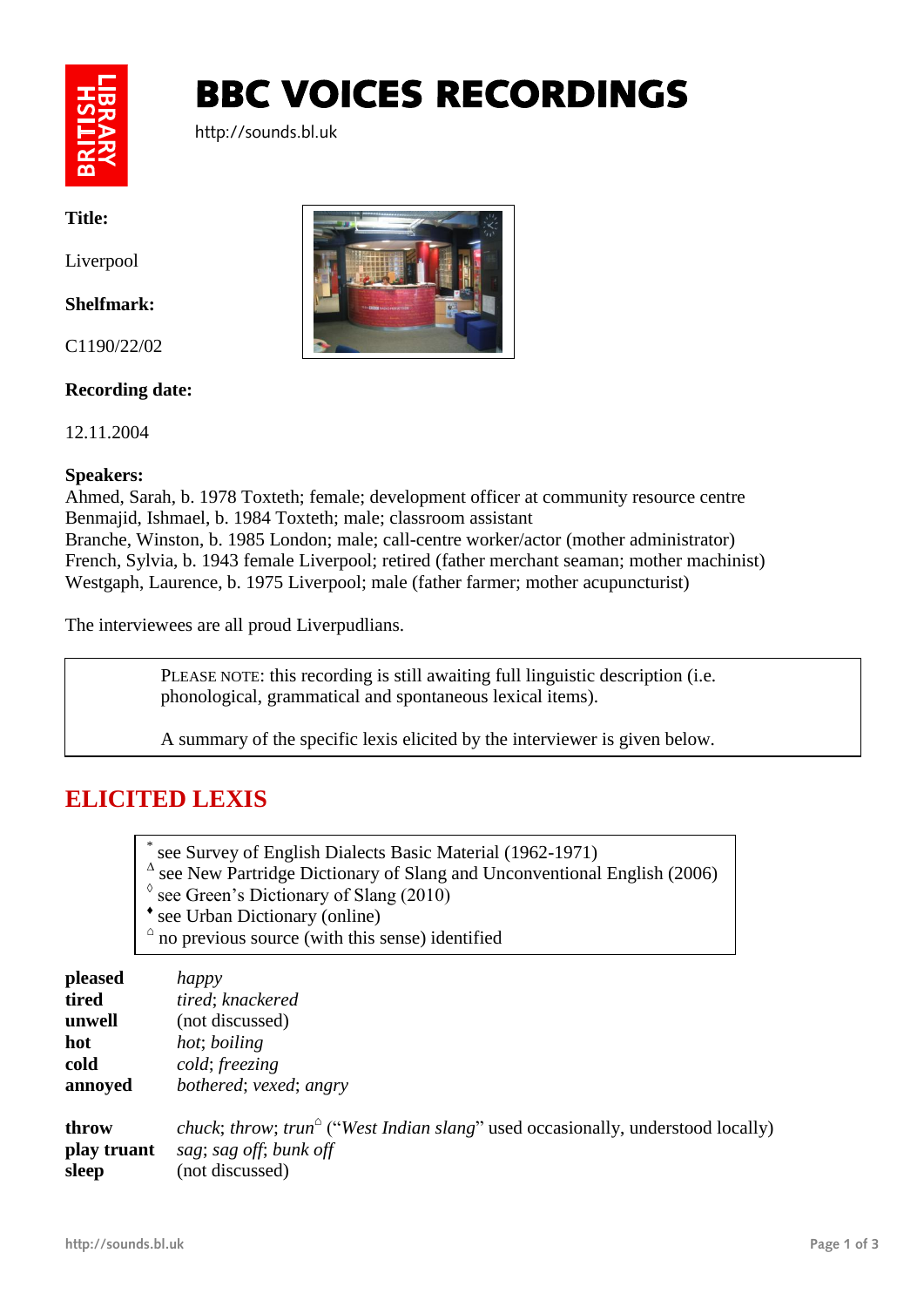| hit hard                                                                                                                 | play a game (none supplied)<br>(not discussed)                                                                                                                                                                                                                                                                                                                                                                                           |
|--------------------------------------------------------------------------------------------------------------------------|------------------------------------------------------------------------------------------------------------------------------------------------------------------------------------------------------------------------------------------------------------------------------------------------------------------------------------------------------------------------------------------------------------------------------------------|
| clothes<br>trousers                                                                                                      | <i>clothes</i> ; <i>gear</i> (heard used)<br>also supplied <i>dhar</i> (Somali for 'clothes')<br>kecks<br>also supplied [0:02:52] (Somali for 'trousers')<br>child's shoe pumps; plimsolls                                                                                                                                                                                                                                               |
| mother<br>also supplied<br>gmother<br>m partner<br>friend                                                                | <i>mum; mam</i> (used in the past)<br>hooyo (Somali for 'mother')<br>nan<br>"just call them by their name"; husband; boyfriend<br>spar <sup><math>\Delta</math></sup> , bredrin <sup><math>\Delta</math></sup> (modern, very common among young speakers locally); bra <sup><math>\Delta</math></sup> (used by<br>Africans, "like Brer Rabbit" <sup>1</sup> ); lad, kid (common locally as form of address)                              |
| gfather                                                                                                                  | grandad<br>forgot name oi!, mate ("hey, mate", of person); thingy ("what's that thingy called?", of object); what's-<br>his-name                                                                                                                                                                                                                                                                                                         |
| kit of tools<br>trendy<br>f partner<br>baby                                                                              | tool-box; tool-kit<br><i>scally</i> (of young person wearing Lacoste <sup>2</sup> tracksuit); <i>chav</i> (disliked, " <i>ridiculous</i> ")<br>"just call them by their name"; wifie; wife; girlfriend<br>$picture$ <sup><math>\circ</math></sup> (Jamaican, comes from " <i>piccaninny</i> ", learnt from Jamaican father)                                                                                                              |
| rain heavily<br>toilet                                                                                                   | raining cats and dogs; lashing down; lashing it; pouring down<br>the bog (used by males); toilet; lavatory, loo (suggested jokingly); water-closet (used by<br>aunt)                                                                                                                                                                                                                                                                     |
| walkway<br>long seat<br>run water<br>main room<br>rain lightly                                                           | entry; alley; ennog <sup>*</sup> , jigger (used when younger)<br>couch; sofa<br>brook; stream<br>living room<br>drizzle; spitting                                                                                                                                                                                                                                                                                                        |
| rich<br>left-handed<br>unattractive<br>lack money<br>drunk<br>pregnant<br>also supplied<br>attractive<br>insane<br>moody | <i>loaded; rich; minted; fedded<sup>*</sup>; phat (as in "you've got nuff"); fat cat</i> <sup><math>\triangle</math></sup><br>gammy-handed <sup>*</sup> ; lefty<br>duppy <sup>3</sup> (slang, Jamaican for 'ghost/evil spirit')<br>broke [brux, br^ux], skint<br>licquored<br>pregnant<br>$[0:37:37]$ (Somali for 'pregnant')<br><i>fit</i> (very common)<br>nutter; mentally ill ("very politically correct"); not well<br>moody; vexed |

© Robinson, Herring, Gilbert *Voices of the UK*, 2009-2012

-

<sup>&</sup>lt;sup>1</sup> Central figure in African American folk tales compiled by Joel Chandler Harris (1845-1908) published in 1881 with the fictional narrator, Uncle Remus.<br><sup>2</sup> French designer label founded in 1933 particularly well-known for its sports clothing range.

<sup>&</sup>lt;sup>3</sup> *OED* (online edition) includes 'duppy' as Jamaican English for 'ghost/evil spirit' but not in this sense.